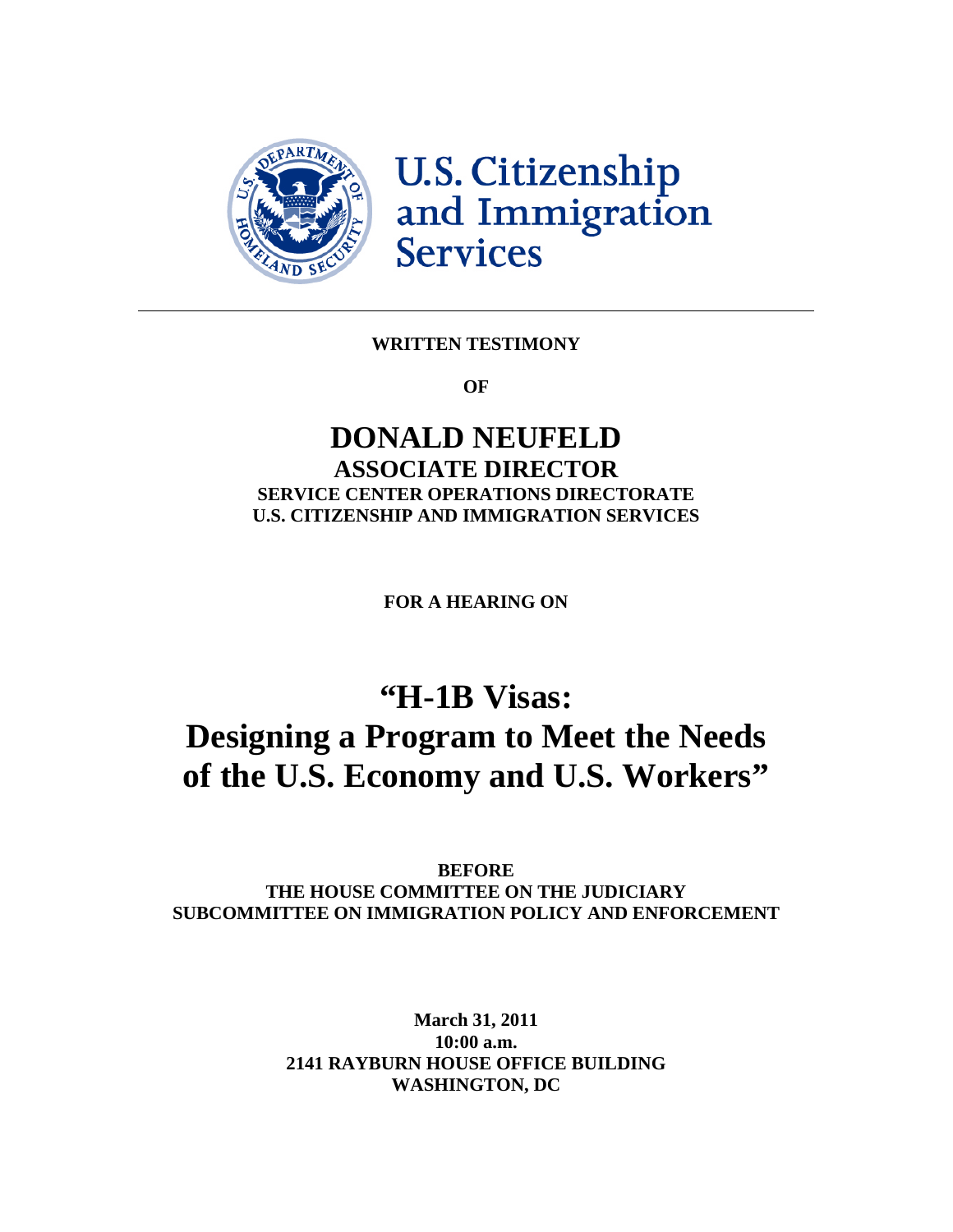# **INTRODUCTION**

Chairman Gallegly, Ranking Member Lofgren, and Members of the Subcommittee, I appreciate the opportunity to appear before you today to discuss the H-1B program and U.S. Citizenship and Immigration Services' (USCIS) efforts to combat fraud and misuse of this nonimmigrant visa classification. I am Donald Neufeld, the Associate Director for the Service Center Operations Directorate (SCOPS) of USCIS. In this position, I am responsible for overseeing the adjudication of petitions for the H-1B nonimmigrant classification. I welcome this opportunity to explain how the H-1B program works and USCIS' efforts to combat fraud while ensuring that U.S. companies are able to obtain the highly skilled temporary workers needed to conduct business and strengthen our economy. I will begin with a summary of the procedural steps for seeking the H-1B visa, the necessary qualifications to obtain the visa, and the role of USCIS and the Departments of Labor and State in the process.

The H-1B nonimmigrant classification is a vehicle through which a qualified alien may seek admission to the United States on a temporary basis to work in his or her field of expertise. An H-1B petition can be filed for an alien to perform services in a specialty occupation, services of an exceptional nature requiring exceptional merit and ability relating to a Department of Defense (DOD) cooperative research and development project or coproduction project, or services as a fashion model of distinguished merit and ability. To begin the process of employing an H-1B temporary worker, the U.S. employer must first receive certification from the Department of Labor (DOL) that it filed a Labor Condition Application (LCA). The LCA specifies the job, salary, length, and geographic location of employment. In addition, the employer must agree to pay the alien at least the actual or prevailing wage for the position, whichever is greater. Following receipt of the certification, the employer must then file an H-1B petition with  $USCIS.<sup>1</sup>$  $USCIS.<sup>1</sup>$  $USCIS.<sup>1</sup>$ 

The H-1B petition may be used to sponsor an alien for an initial period of H-1B employment or to extend or change the authorized stay of an alien previously admitted to the United States in H-1B status or another nonimmigrant status. Additionally, an employer may file the petition to sponsor an alien who currently has H-1B nonimmigrant status working for another employer or amend a previously approved petition.

# **REQUIREMENTS TO QUALIFY FOR H-1B CLASSIFICATION**

USCIS is responsible for evaluating an alien's qualifications for the H-1B classification, and for adjudicating petitions for a change to H-1B status for aliens who are already in the United States in another nonimmigrant classification by assessing whether the alien will be performing services in a field of expertise determined to be a specialty

<span id="page-1-0"></span><sup>&</sup>lt;sup>1</sup> An LCA is not required for petitions involving DOD cooperative research and development projects or coproduction projects. See 8 CFR  $214.2(h)(4)(vi)(A)(2)$ .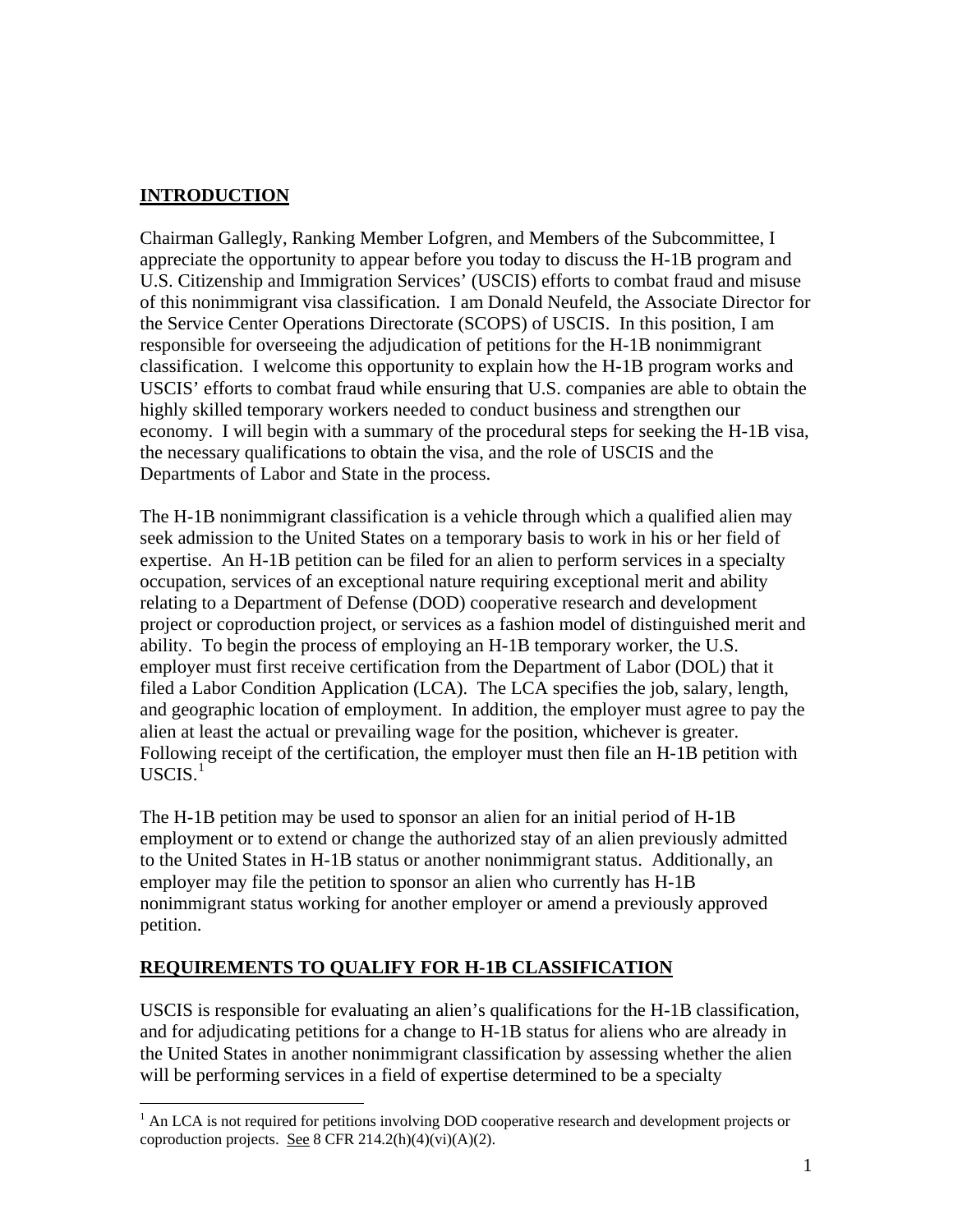occupation, services relating to a DOD cooperative research and development project or coproduction project, or services of distinguished merit and ability in the field of fashion modeling. As a majority of H-1B petitions are for specialty occupations, this testimony will primarily focus on those. In order to perform services in a specialty occupation, an alien must meet one of four enumerated criteria related to his or her specific education or licensing level attained.<sup>[2](#page-2-0)</sup> To qualify as a specialty occupation, the position must also meet one of four specific requirements concerning the licensing or educational degree required by the occupation.<sup>3</sup>

#### **ADJUDICATION OF H-1B PETITIONS**

H-1B petitions are submitted on behalf of alien workers by their prospective employers on USCIS Form I-129, Petition for a Nonimmigrant Worker, the H Classification Supplement to Form I-129, and the H-1B Data Collection and Filing Fee Exemption Supplement. The petitions are mailed to one of two USCIS Service Centers for processing depending on the location of the beneficiary's worksite and whether the petition is exempt from the statutory numerical cap.

Upon receipt of a properly filed petition, $4$  USCIS stamps each petition with the date of arrival at the service center. A clerk creates a paper file that contains the original petition and all supporting documentation. This file becomes the official file of record for all activities connected with the petition.

After being sorted into potential cap and non-cap cases, the file is assigned to an adjudicator who determines whether there is adequate information in the file to approve or deny the petition. If sufficient evidence is available, the adjudicator makes a decision and enters the corresponding information into the tracking system. In the case of insufficient evidence, the adjudicator may request additional information from the petitioner. If the employer does not respond to the request within a set period, the petition will be denied. Our adjudicators are trained to review each petition and supporting documentation in its entirety. They are instructed to refer petitions to the

<span id="page-2-0"></span><sup>&</sup>lt;sup>2</sup> The criteria are: (1) hold a U.S. bachelor or higher degree, as required by the specialty occupation, from an accredited college or university; (2) possess a foreign degree determined to be equivalent to a U.S. bachelor or higher degree, as required by the specialty occupation, from an accredited college or university; (3) have any required license or other official permission to practice the occupation (for example, architect, surveyor, physical therapist) in the state in which employment is sought; or (4) have, as determined by USCIS, the equivalent of a U.S. bachelor's degree required by the specialty occupation acquired through a combination of education, specialized training, and/or progressively responsible experience related to the specialty. See 8 CFR 214.2(h)(4)(iii)(A). Specialty occupations include, but are not limited to, computer systems analysts and programmers, physicians, professors, engineers, and accountants.

<span id="page-2-1"></span> $\frac{3}{3}$  The requirements are: (1) a bachelor's or higher degree or its equivalent is normally the minimum entry requirement for the position; (2) the degree requirement is common to the industry in parallel positions among similar organizations or, in the alternative, the position is so complex or unique that it can be performed only by an individual with a degree; (3) the employer normally requires a degree or its equivalent for the position; or (4) the nature of the specific duties is so specialized and complex that the knowledge required to perform the duties is usually associated with attainment of a bachelor's or higher degree. See INA  $214(g)(4)$ .

<span id="page-2-2"></span> $4$  Petitions that are improperly filed (e.g., submitted without the proper signatures or required fees) are rejected by the service center. Rejected petitions are returned to the petitioner with any submitted fees and will not retain a filing date. 8 CFR 103.2(a)(7).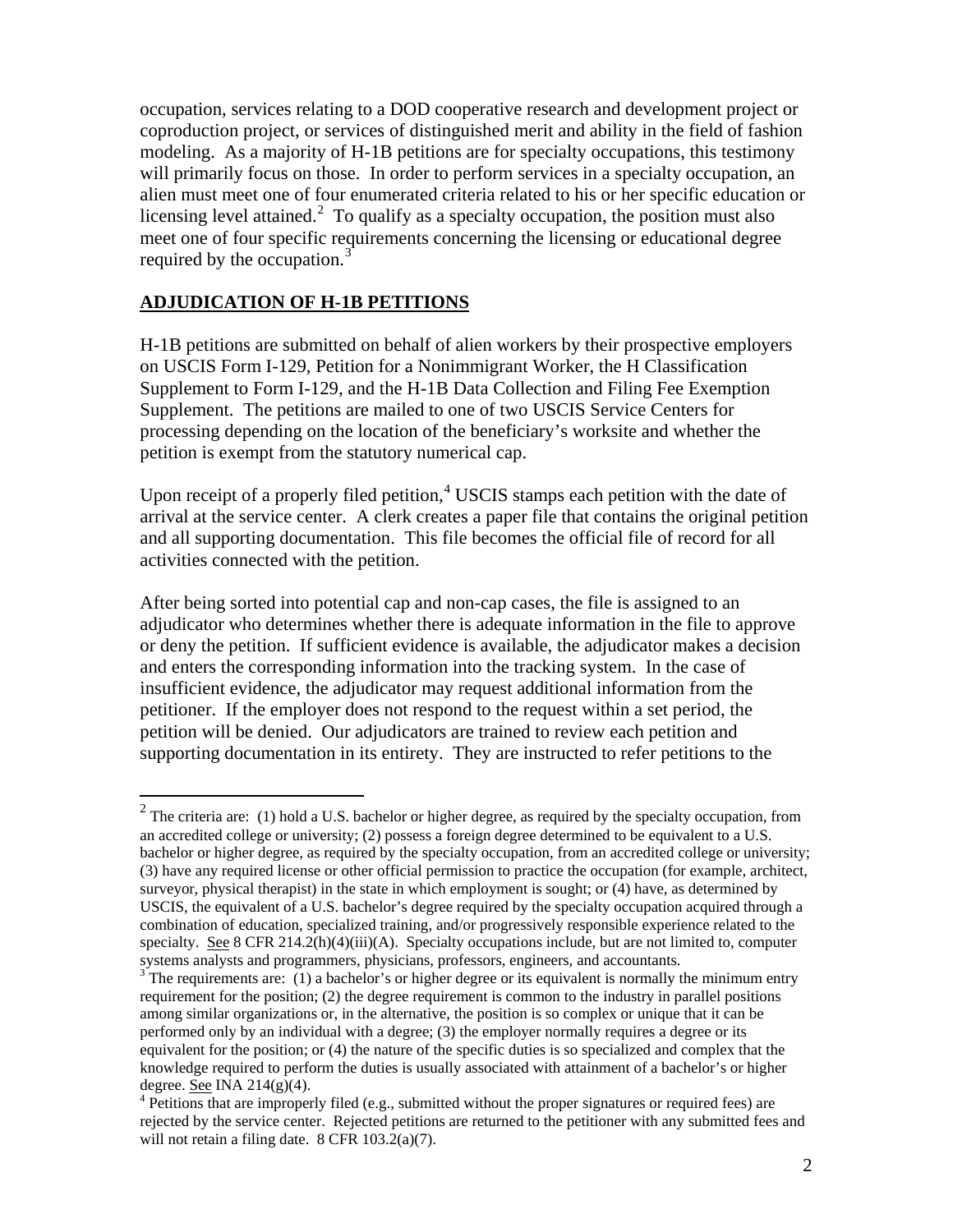Center's Fraud Detection Office when there is a suspicion of fraud based on established guidelines.

After adjudication, petitions and supporting documentation are forwarded to either the USCIS records center for storage or the Kentucky Consular Center for consular processing. The USCIS approval of an H-1B petition does not, however, guarantee issuance of an H-1B visa or admission to the United States in H-1B status.

If an alien seeking H-1B status is outside of the United States, the responsibility for visa adjudication rests with the U.S. Department of State (DOS). Once the H-1B petition has been approved by USCIS, DOS, at a U.S. embassy or consulate abroad, will determine whether a prospective alien employee is eligible for a visa. Finally, U.S. Customs and Border Protection (CBP) is ultimately responsible for making admissibility determinations for aliens seeking to enter the United States in H-1B – or any other – status at a port of entry.

The alien may be admitted to the United States in H-1B status for a maximum period of six years;<sup>[5](#page-3-0)</sup> however, each H-1B petition may only be approved for a maximum period of three years.<sup>[6](#page-3-1)</sup> At the end of the six-year period, the alien generally must either change to a different status (if eligible) or depart the United States.<sup>[7](#page-3-2)</sup> USCIS regulations provide that an alien who has been outside the United States for at least one year may be eligible for a new six-year period of admission in H-1B status.<sup>[8](#page-3-3)</sup> There is an exception to this general rule in that an alien involved in DOD cooperative research and development projects or coproduction projects may be admitted to the United States in H-1B status for a  $\frac{1}{2}$  maximum period of ten years;<sup>[9](#page-3-4)</sup> however, such H-1B petitions may only be approved for a maximum period of five years.<sup>10</sup>

In general, the number of aliens issued H-1B visas or otherwise accorded H-1B status may not exceed 65,000 per fiscal year. Congress established the annual H-1B "cap" when it created the H-1B category in 1990. USCIS approved 64,600 petitions subject to the Fiscal Year 2010 cap and 20,000 petitions under the advanced degree exemption for that fiscal year. During Fiscal Year 2010, USCIS approved 192,990 H-1B petitions submitted by employers on behalf of alien workers. The number of approved petitions exceeds the number of individual H-1B workers sponsored because more than one U.S. employer may file a petition on behalf of an individual H-1B worker.<sup>[11](#page-3-6)</sup>

<span id="page-3-0"></span> $\frac{5}{6}$  See INA 214(g)(4).

<span id="page-3-1"></span> $6 \overline{\text{See}}$  8 CFR 214.2(h)(9)(iii)(A)(1).

<span id="page-3-2"></span><sup>&</sup>lt;sup>7</sup> Certain aliens are not subject to the six-year maximum period of admission under the provisions of the American Competitiveness in the Twenty-first Century Act of 2000 (AC21), Pub. L. No. 106-313. 8  $8$  CFR 214.2(h)(13)(iii)(A).

<span id="page-3-4"></span><span id="page-3-3"></span> $98$  CFR 214.2(h)(13)(iii)(B).

<span id="page-3-5"></span><sup>10 8</sup> CFR 214.2(h)(9)(iii)(A)(2).

<span id="page-3-6"></span> $11$  Of this number, a total of 76,627 petitions (includes petitions subject to the cap, as well as petitions not subject to the cap) were for initial employment. The corresponding number of petitions for continuing employment was 116,363. Furthermore, of the petitions approved in Fiscal Year 2010, approximately 171,754 were both filed and approved during Fiscal Year 2010. The remaining 21,236 were filed prior to Fiscal Year 2010.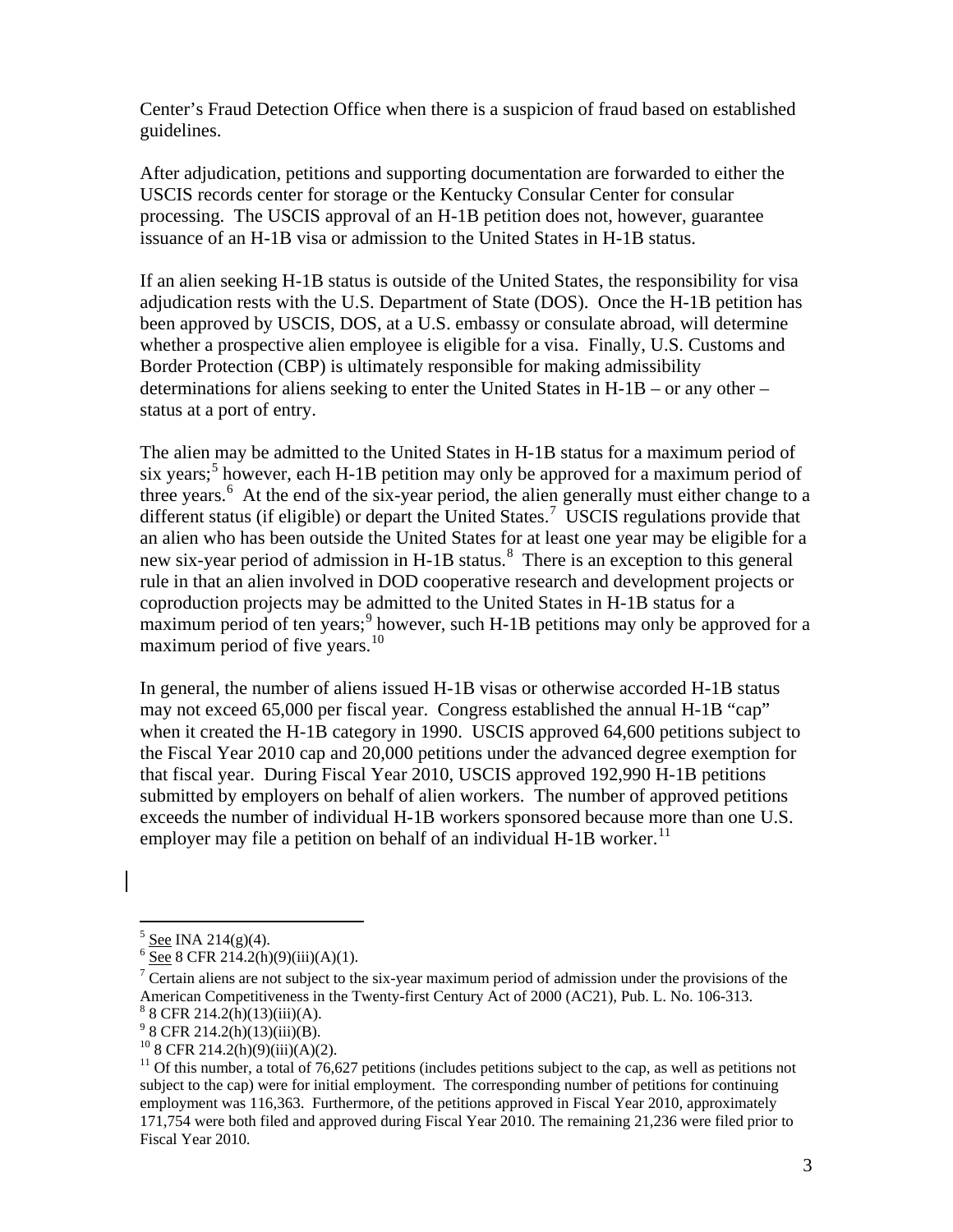# **H-1B BENEFIT FRAUD COMPLIANCE AND ASSESSMENT (BFCA)**

The Government Accountability Office (GAO) Report 02-66 of January 2002, entitled *Immigration Benefit Fraud: Focused Approach Is Needed to Address Problems*, found that the U.S. legal immigration system was being abused and potentially used to threaten national security and public safety and contribute to other illegal activities, such as human and narcotics trafficking. The report recommended that the legacy Immigration and Naturalization Service implement a sound anti-fraud benefit strategy, designate the detection of immigration benefit fraud as a priority initiative, and create a mechanism to collect and report data to identify the volume and scope of fraud that exists. As I will outline today, USCIS has addressed these concerns with a robust anti-fraud program.

In May 2004, USCIS created the Office of Fraud Detection and National Security (FDNS) as the organization responsible for fraud detection and prevention. In 2010, FDNS (which was created as an office within a Directorate) was elevated to a Directorate, raising the profile of this work within USCIS, bringing about operational improvements, and increasing the integration of the FDNS mission into all facets of the agency's work. Today, FDNS remains a vital part of the USCIS effort to ensure the integrity of the nation's immigration benefits processes.

In February 2005, FDNS developed and implemented the Benefit Fraud Assessment (BFA) program as the initial effort to quantify the nature and extent of fraud in selected benefit programs. The initial focus of the BFA program was on those areas where the highest volumes of immigration benefit fraud was thought to exist. In 2009, the BFA program was renamed the Benefit Fraud and Compliance Assessment (BFCA) program to account for technical and other noncompliance issues that did not clearly appear to be fraud-based, but represented potential abuses of the system. USCIS is currently evaluating its BFCA processes and resources to strengthen the underlying methodologies and corresponding operational value.

USCIS conducted a study of the H-1B nonimmigrant worker program involving a review of 246 randomly selected I-129 petitions filed between October 1, 2005, and March 31, 2006. Relying on systematic file reviews, site visits, interviews, overseas document verification requests, and systems checks, the BFCA sought to verify information that was critical to establishing eligibility for the benefit sought. Results of these reviews were then studied to identify the types of fraud and abuse uncovered and then isolate indicators that could be provided to officers who adjudicate H-1B petitions.

Released in September 2008, the H-1B report (or BFCA), revealed a 13.4 percent fraud rate and a 7.3 percent technical violation rate— a total violation rate of 20.7 percent. Violations ranged from document fraud to deliberate misstatements regarding job locations, wages paid, and duties performed. USCIS also discovered that some petitioners shifted the burden of paying American Competitiveness and Workforce Improvement Act fees to beneficiaries in contravention of the intent of the H-1B Visa Reform Act of 2004.

Analysis of the data collected during the BFCA yielded fraud indicators. These indicators are generally used to identify potential fraud risks in applications or petitions.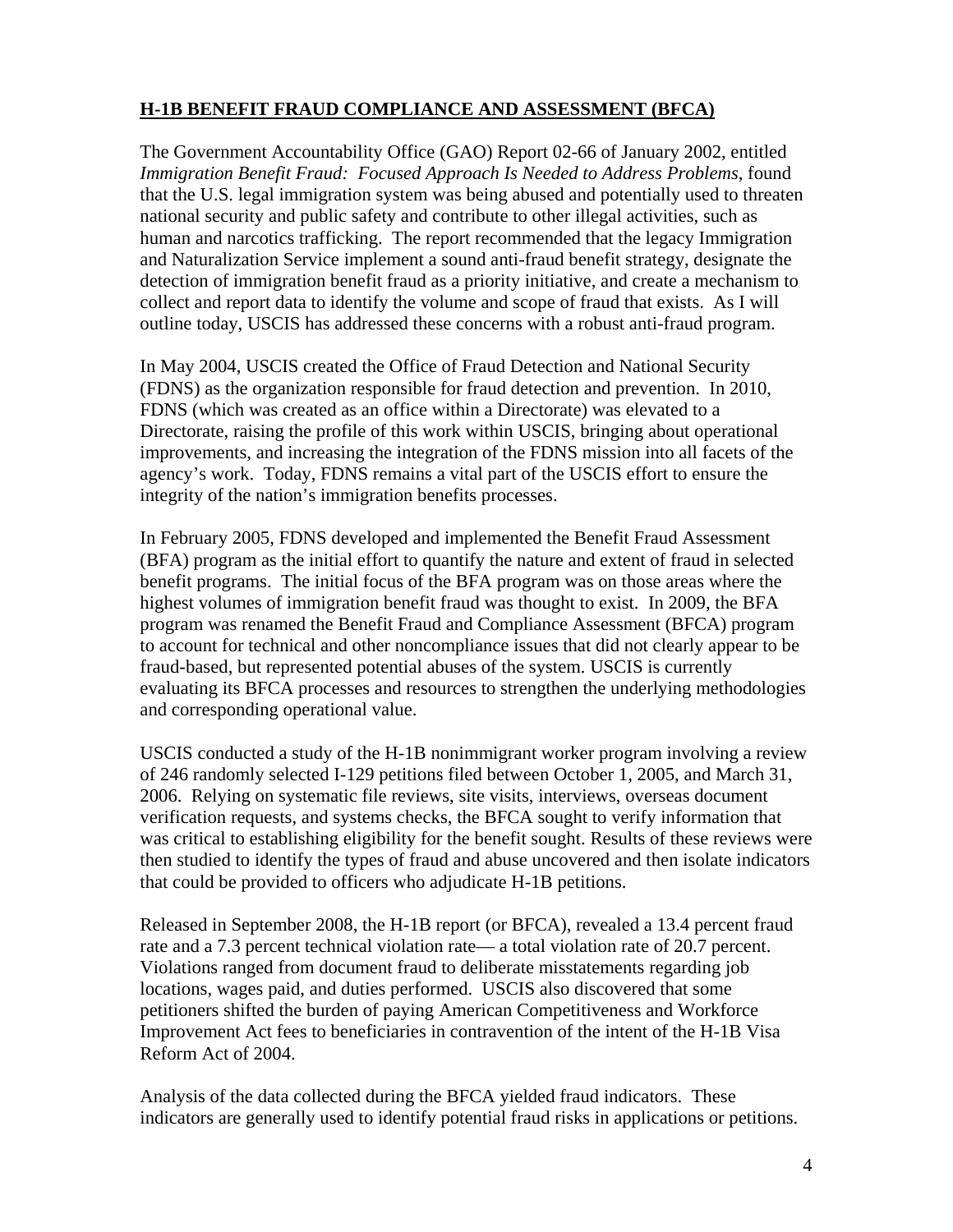Relying on these indicators, we now have guidance and processes to ensure that officers recognize the relative risk and that they will take appropriate actions when a particular indicator—or combination of indicators—suggests further inquiry is warranted.

# **USCIS ACTIONS IN RESPONSE TO THE BFCA**

### *Field Guidance*

After determining the fraud and violation rates, isolating fraud indicators, and determining which combinations of indicators represented a level of risk that required FDNS attention, USCIS issued internal guidance to adjudicators in October 2008. This guidance provided the fraud indicators, instructions on the issuance of Requests for Evidence, Notices of Intent to Deny, or Notices of Intent to Revoke when potential violations or non-compliance with the H-1B program were identified, and instructions on the referral of petitions to FDNS when further administrative investigation activities including site inspections—were warranted.

On January 8, 2010, USCIS issued a memorandum to the Service Center Directors titled "Determining Employer-Employee Relationship for Adjudication of H-1B Petitions, Including Third-Party Site Placements." While this memorandum did not change any of the statutory or regulatory requirements for an H-1B petition, it provided clarification to adjudicators on what constitutes a valid employer-employee relationship for the H-1B specialty occupation classification. It also clarified such relationships particularly as they pertain to independent contractors, self-employed beneficiaries, and beneficiaries placed at third-party worksites.

In addition, the memorandum discussed the types of evidence petitioners may provide to establish that a valid employer-employee relationship exists and will continue to exist throughout the duration of the requested H-1B validity period. H-1B regulations require that a U.S. employer establish that it has an employer-employee relationship with respect to the beneficiary, as indicated by the fact that it may hire, pay, fire, supervise or otherwise control the work of any such employee.<sup>[12](#page-5-0)</sup> Adjudicators evaluate whether the petitioner has the "right to control" the beneficiary's employment, such as when, where, and how the beneficiary performs the job. No one factor is decisive, and adjudicators review the totality of the circumstances when making a determination as to whether the employer-employee relationship exists.

USCIS held several stakeholder engagements following implementation of this memorandum. On February 18, 2010, USCIS hosted a collaboration session to discuss implementation of the memo. USCIS also hosted a listening session on March 26, 2010, to provide medical professionals and legal practitioners who represent medical professionals with an opportunity to discuss perceived impacts of the memorandum on the healthcare industry.

In March 2010, USCIS headquarters personnel provided training to the Vermont Service Center and the California Service Center on the updated guidance. Furthermore, in February 2010 my Directorate instituted 100 percent supervisory review of all Requests

<span id="page-5-0"></span><sup>&</sup>lt;sup>12</sup> See 8 CFR 214.2(h)(4)(ii).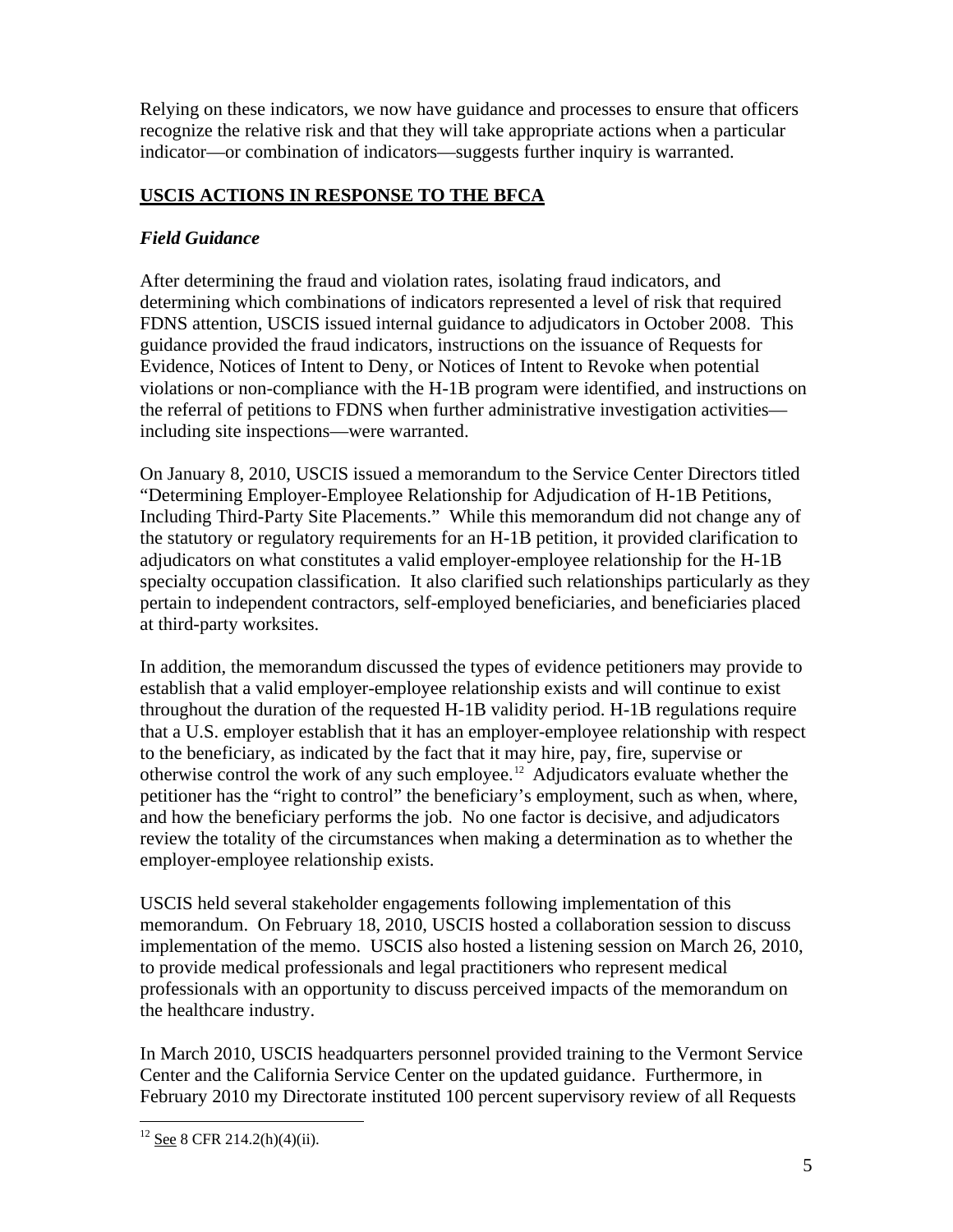for Evidence (RFEs) and Notices of Intent to Deny (NOIDs) based on the contents of the memorandum and, in March 2010, 100 percent SCOPS headquarters review of all RFEs, NOIDs, and denials on healthcare staffing petitions and petitions where the alien is the sole proprietor of the business, in response to concerns voiced during the stakeholder engagements. SCOPS ended these 100 percent reviews in August 2010 after determining that adjudicators were properly applying the guidance contained in the memorandum.

Combined, these guidance documents provide USCIS officers with tools that are helpful in defining and identifying eligibility requirements, as well as in detecting and investigating H-1B fraud and providing clear instructions on how to handle petitions when fraud is suspected.

#### *Administrative Site Visit and Verification Program (ASVVP)*

During the course of the BFCA, and consistent with an earlier assessment of the religious worker program, USCIS recognized the value of site visits as a verification tool. Building on this, in July 2009 USCIS implemented an Administrative Site Visit and Verification Program (ASVVP). Currently, FDNS conducts unannounced postadjudication site visits to verify information contained in randomly-selected H-1B visa petitions. Using BFCA findings and indicators as a guide, USCIS developed a standard series of questions that inspectors ask when conducting a site visit. Possible actions taken when inspectors are unable to verify or validate information provided include further review by an adjudicator and potential issuance of a Notice of Intent to Revoke, or referral to an FDNS field office for further investigation. USCIS does not deny or revoke a petition solely based on information obtained during an ASVVP site visit without first providing petitioners and their representatives of record an opportunity to review and address the information.

In Fiscal Year 2010, USCIS conducted 14,433 H-1B ASVVP site inspections. Of those petitions subject to an ASVVP inspection, 14 percent were "not verified," resulting in referrals to adjudicators or FDNS for further inquiries. Of those petitions that were "not verified," 11 percent were reviewed by adjudicators and reaffirmed with an approval, and 46 percent were referred to FDNS for further fraud inquiries or revoked by adjudicators. The remaining "not verified" cases are still pending review by adjudicators or FDNS. As compared to the nearly 21 percent fraud and noncompliance rate in 2008, the 14 percent "not verified" rate suggests a reduced level of fraud in the H-1B program. As it continues to analyze ASVVP results and resolve those cases that have not been reaffirmed or revoked, USCIS expects to determine a current fraud rate in the program.

#### **VALIDATION INSTRUMENT FOR BUSINESS ENTERPRISES (VIBE)**

#### *Background of VIBE*

In the spring of 2008, SCOPS formulated a concept initiative, "Validation Instrument for Business Enterprises" (VIBE). VIBE is an adjudication tool for most employment-based nonimmigrant and immigrant classifications, including the H-1B classification. It uses commercially available data from an independent information provider to validate basic information about companies or organizations petitioning to employ alien workers.